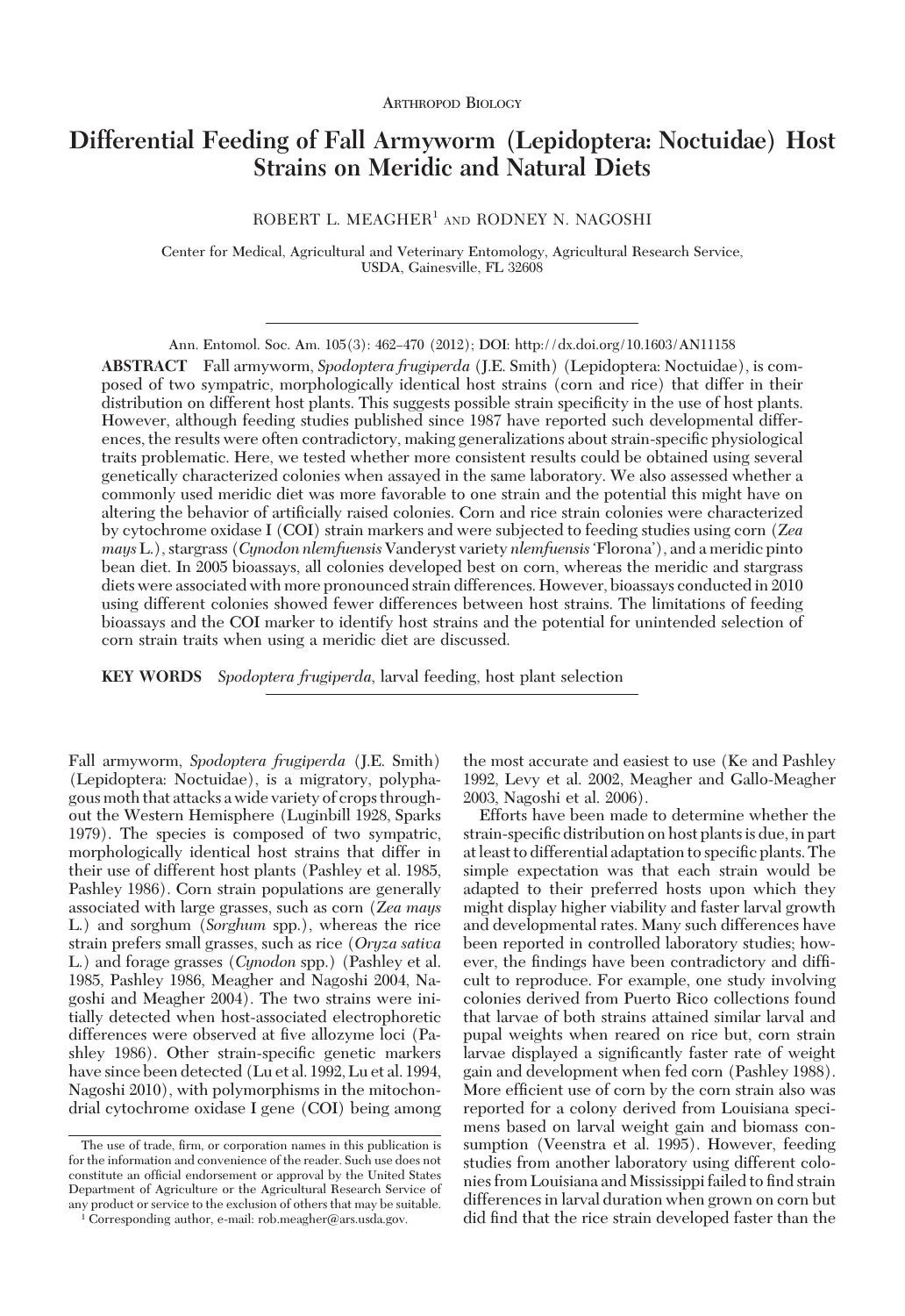corn strain on Bermuda grass [*C. dactylon* (L.) Persoon] or centipedegrass [*Eremochloa ophiuroides* (Munro) Hack], both rice-strain preferred hosts (Whitford et al. 1988). In comparison, our research using comparable methodologies and colonies derived from Florida populations found that rice strain larvae were larger and developed faster than the corn strain when grown on corn (Meagher et al. 2004).

Apparently, diet-based bioassays display substantial variation dependent on colony and laboratory, making their use as diagnostic indicators of fall armyworm strain identity problematic. Furthermore, this variability raises concerns about the validity of similar feeding protocols frequently used in host plant resistance or pesticide susceptibility bioassays, specifically whether the findings from any particular colony or laboratory can be generalized to extrapolate the behavior of wild populations. Thisled to recommendations for the standardization of the feeding bioassay for fall armyworm, most notably the use of molecular markers to confirm the strainidentity oflaboratory colonies (Pashley et al. 1987, Quisenberry andWhitford 1988). Although such actions have the potential to reduce the variability between studies, their effectiveness has yet to be demonstrated.

The objectives of the current study were three-fold. The first objective was to test whether characterizing colonies by the COI strain markers improved the clarity and consistency of identifying strain-specific phenotypes using feeding bioassays. The second objective was to identify developmental traits sufficiently reproducible that they could potentially be used to test for the strain designation of a given colony. Analysis included a comparison of strain-specific feeding studies from different laboratories and using different colonies for three developmental variables. The third objective was to assess the developmental performance of each strain on the meridic diet (modified pinto bean) commonly used in fall armyworm artificial rearing protocols. Previous studies reported signiÞcant differences in growth rate and developmental time between strains, with the corn strain performing better than the rice strain (Quisenberry and Whitford 1988; Whitford et al. 1992; but see Whitford et al. 1988). If such differences can be confirmed, it would suggest that prolonged culturing on this diet would select for corn strain feeding characteristics.

# **Materials and Methods**

**Host Strain Colonies.** Larvae for these bioassays were from several sources and were confirmed to carry the mitochondrial marker of either corn or rice strain (Meagher and Gallo-Meagher 2003, Nagoshi and Meagher 2003) (strain typing procedures are below). All colonies (except CS-Lab) originated from field-collected larvae. Unless otherwise stated, larvae completed development on and were subsequently reared on pinto bean diet (Guy et al. 1985, Stuhl et al. 2008). Only adults from laboratory pair matings that carried either corn or rice strain markers were used to develop the colonies.

The bioassays in 2005 used two corn strain (CS) and two rice strain (RS) colonies. CS-Lab larvae were from a laboratory colony reared on artificial diet that originated from individuals received from USDA ARS, Tifton, GA (sent by J. Carpenter). This colony had been in the laboratory for several years and had introductions of field insects before we received individuals. CS-JS05 (generation at first testing was  $F_4$ ) larvae were from a merged colony collected from sweet corn in Miami-Dade Co., FL, from two different sites in October and November 2004. Larvae from the two colonies were merged in February 2005 to form the colony. RS-Ona03  $(F_{13})$  larvae were from individuals collected from various forage grasses at the Range Cattle Research and Extension Center, Ona, Hardee Co., FL, in May 2003. This colony was originally reared on two grasses [Bermuda grass and stargrass, *C. nlemfuensis* Vanderyst variety *nlemfuensis* Florona'], and on pinto bean diet. The grass and pinto bean diet cultures were merged in May 2004 and became the RS-Ona03 colony. RS-MS04  $(F<sub>s</sub>)$  larvae were fromindividuals collected from Bermuda grassin Washington Co., MS (collected by J. Adamczyk) in August 2004. The colony was developed from parents carrying both the mitochondrial and genomic marker for rice strain (Nagoshi and Meagher 2003). Bioassays in 2010 used CS-DRU08  $(F_{19})$ , derived from individuals collected from field corn at the University of Florida Dairy Research Unit, Hague, Alachua Co., FL, in May 2008. RS-Ona05 ( $F_{69}$ ) was an extension of the RS-Ona03 colony but with additional insects collected from pasture grasses in 2004 and 2005. The added insects were pair mated, and only progeny from rice strain parents were added to RS-Ona05. Finally, RS-Chief09  $(F_6)$  was from larvae collected in a Tifton 85' Bermuda grass pasture in Levy Co., FL, in August 2009.

Plant leaves (corn, 'Truckers Favorite', or Florona stargrass) for the bioassays were grown in 550-ml pots in a greenhouse at ambient temperature  $(22-40^{\circ}C)$ and were fertilized weekly with Miracle-Gro (Marysville, OH) 15-30-15 plant food. Florona stargrass is a long-lived, persistent perennial grass similar to Bermuda grass types that was observed growing in Ona in 1973 (Mislevy et al. 1989, 1993). Previous research showed this grass to be an excellent host for fall armyworm (Meagher et al. 2007).

**DNA Preparation.** The host strain of each colony was determined using the following methods. Individual specimens were homogenized in 4 ml of phosphate-buffered saline (20 mM sodium phosphate and 150 mM NaCl, pH 8.0) in a 15-ml test tube by using a tissue homogenizer (PRO Scientific Inc., Oxford, CT). Cells and tissue were pelleted by centrifugation at 6000 *g* for 5 min at room temperature. The pellet was resuspended in 800  $\mu$ l of cell lysis buffer (0.2 M sucrose, 0.1M Tris-HCl at pH 8.0, 0.05M EDTA, and 0.5% sodium dodecyl sulfate), transferred to a 1.5- or 2.0-ml microcentrifuge tube, and incubated at 55°C for 5 min. Proteins were precipitated by the addition of 100  $\mu$  of 8 M potassium acetate. The supernatant was transferred to a Zymo-Spin III column (Zymo Research, Orange, CA) and processed according to manufactur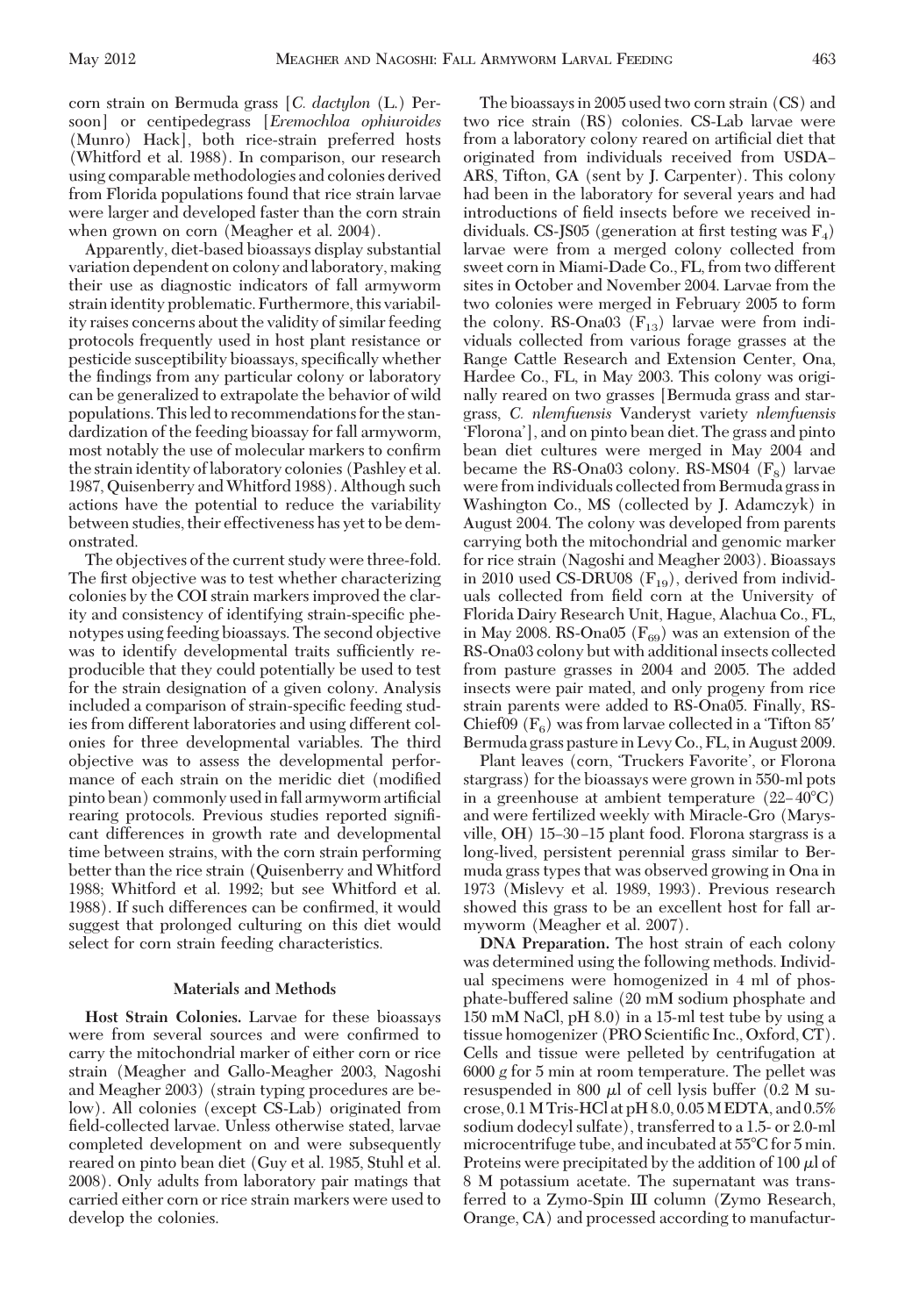er's instructions. The DNA preparation was increased to a final volume of 40  $\mu$ l with distilled water. Each polymerase chain reaction (PCR) reaction required 1  $\mu$ l of the DNA preparation ( $\approx 0.02 \mu$ g).

**PCR Analysis and Cloning.** PCR amplification of the mitochondrial *COI* gene was performed in a  $30-\mu$ reaction mix containing 3  $\mu$ l of 10 $\times$  manufacturer's reaction buffer, 1  $\mu$ l of 10 mM dNTP, 0.5  $\mu$ l of 20  $\mu$ M primer mix, 1  $\mu$ l of DNA template (0.05–0.5  $\mu$ g), and 0.5 U of *Taq*DNA polymerase (New England Biolabs, Ipswich, MA). The thermocycling program was  $94^{\circ}$ C  $(1 \text{ min})$ , followed by 33 cycles of 92 $\degree$ C  $(30 \text{ s})$ , 56 $\degree$ C  $(45 \text{ s})$ s),  $72^{\circ}$ C (45 s), and a final segment of  $72^{\circ}$ C for 3 min. Typically 96 PCR amplifications were performed at the same time by using either 0.2-ml tube strips or 96-well microtiter plates. Primers were synthesized by Integrated DNA Technologies (Coralville, IA). Amplification of the *COI* region used the primer pair *COI-893 F* (5-CACGAGCATATTTTACATCWGCA-3) and *COI-1303R* (5-CAGGATAGTCAGAATATC-GACG-3<sup>'</sup>) to produce a 410-bp fragment.

For fragment isolations 6  $\mu$ l of 6 $\times$  gel loading buffer was added to each amplification reaction, and the entire sample was run on a 1.8% agarose horizontal gel containing GelRed (Biotium, Hayward, CA) in 0.5 Tris-borate buffer (45 mM Tris base, 45 mM boric acid, and 1 mM EDTA, pH 8.0). Fragments were visualized on a long-wave UV light box and cut out from the gel. Fragment isolation was performed using Zymo-Spin I columns (Zymo Research) according to manufacturer's instructions. The isolated fragments were analyzed by DNA sequencing performed by Northwoods DNA, Inc. (Bemidji, MN) or the University of Florida Interdisciplinary Center for Biotechnology Research (Gainesville, FL). All other DNA sequences were obtained from GenBank (National Center for Biotechnology Information, Bethesda, MD). DNA comparisons, alignments, and restriction site mapping were performed using the DS Gene program (Accelrys, San Diego, CA).

**Feeding Bioassays.** The bioassays in 2005 used pinto bean diet, corn leaves, or stargrass leaves as host material; the 2010 bioassays compared feeding results from pinto bean diet and stargrass. Neonate larvae  $(< 24$  h old) were individually placed in 29.6-ml portion cups (Jet Plastica Industries, Hatfield, PA). Larvae in the pinto bean diet treatment were weighed on day 9 and then were observed daily after 15 d for pupal formation. For the plant foliage treatments, extra leaves were placed in the cups on day 3. On day 5, the old leaves were removed, and new leaves were added on day 7. Larvae were weighed on day 9. New leaves were then added daily until pupal formation. Pupae were weighed, and larval duration (in days) from neonate to pupa was recorded. Thirty cups were placed in a tray in an incubator at  $23.9 \pm 2^{\circ}$ C with a photoperiod of 14:10 (L:D) h. Larval weight (milligrams  $\pm$  SEM), larval duration (days  $\pm$  SEM), pupal weight (milligrams  $\pm$  SEM), and sex were recorded for all surviving individuals in the tray, and each tray was considered a replication. Setup survival was measured by dividing the number of live larvae weighed

on day 9 by 30; developmental survival was measured by dividing the number of adults by the number of larvae weighed on day 9. Factors affecting setup survival included neonate age (how many hours neonates were alive before placing on host material), neonate handling, and host suitability. Host suitability was the main factor affecting developmental survival.

**Statistics.** The factorial experiments in 2005 and 2010 used a randomized complete block design to compare variation among colonies, host material, and sex for larval weight, larval duration, and pupal weight (PROC MIXED, SAS 9.2, SAS Institute 2008 using  $log_{10}$ -transformed data). Replication was the random variable (Littell et al. 1996). The number of replicates varied in 2005 (CS-JS05 corn 6, pinto bean 4, stargrass 5; CS-Lab corn 5, pinto bean and stargrass 4; RS-MS04 corn and pinto bean 4, stargrass 8; RS-Ona03 corn and pinto bean 5, stargrass 6). CS-DRU08 and RS-Ona05 had five replicates each for pinto bean and stargrass, whereas RS-Chief09 had four replicates each for the two diets in the 2010 bioassays. All interactions among main factors were tested, and when the colony  $\times$  host interaction was significant, differences among colonies were tested for each host. Treatment means were separated using simple effect differences of the least square means (LSMEANS). Nontransformed means  $\pm$  SEM are shown in the text and tables. Analysis of variance (ANOVA) of square root-transformed data (PROC Mixed, SAS 9.2, SAS Institute 2008) was used to examine variation among colonies and between host strains for setup and developmental survival.

# **Results**

**Larval Growth and Development.**The 2005 feeding bioassays showed significant colony x host interactions for all variables (larval weight:  $F = 9.3$ ; df = 6, 89;  $P <$ 0.0001; larval duration:  $F = 15.6$ ; df = 6, 89;  $P < 0.0001$ ; pupal weight:  $F = 6.9$ ; df =  $6, 89$ ;  $P < 0.0001$ ); therefore, results were analyzed for host differences by colony (Tables 1–3, rows) and for colony differences by host (Tables 1–3, columns). Differences between males and females were only significant with pupal weight  $(F = 5.8; df = 1, 89; P = 0.0183).$ 

All colonies developed better on corn based on measurements of larval weight and larval duration (Tables 1 and 2), with no statistical differences observed between strains (corn strain,  $58.6 \pm 4.3$  mg; rice strain,  $61.1 \pm 3.0$  mg;  $F = 0.33$ ;  $df = 1$ ,  $11$ ;  $P = 0.5750$ ). Average 9-d larval weight was  $59.7 \pm 2.7$  mg for development on corn compared with  $15.9 \pm 1.9$  and  $21.7 \pm 1.8$  mg on pinto bean diet or stargrass, respectively. Larvae developing on corn pupated on average 3Ð5 d earlier than with the other two hosts (corn,  $17.4 \pm 0.1$  d; stargrass,  $20.7 \pm 0.3$  d; pinto bean diet,  $22.5 \pm 0.5$  d). Larvae that fed on corn produced intermediate-sized pupae (Table 3), and male corn strain pupae were heavier  $(208.3 \pm 5.6 \text{ mg})$  than rice strain pupae  $(190.3 \pm 5.0 \text{ mg})$   $(P = 0.0133)$ .

Colony and strain differences were more pronounced with larvae grown on pinto bean diet or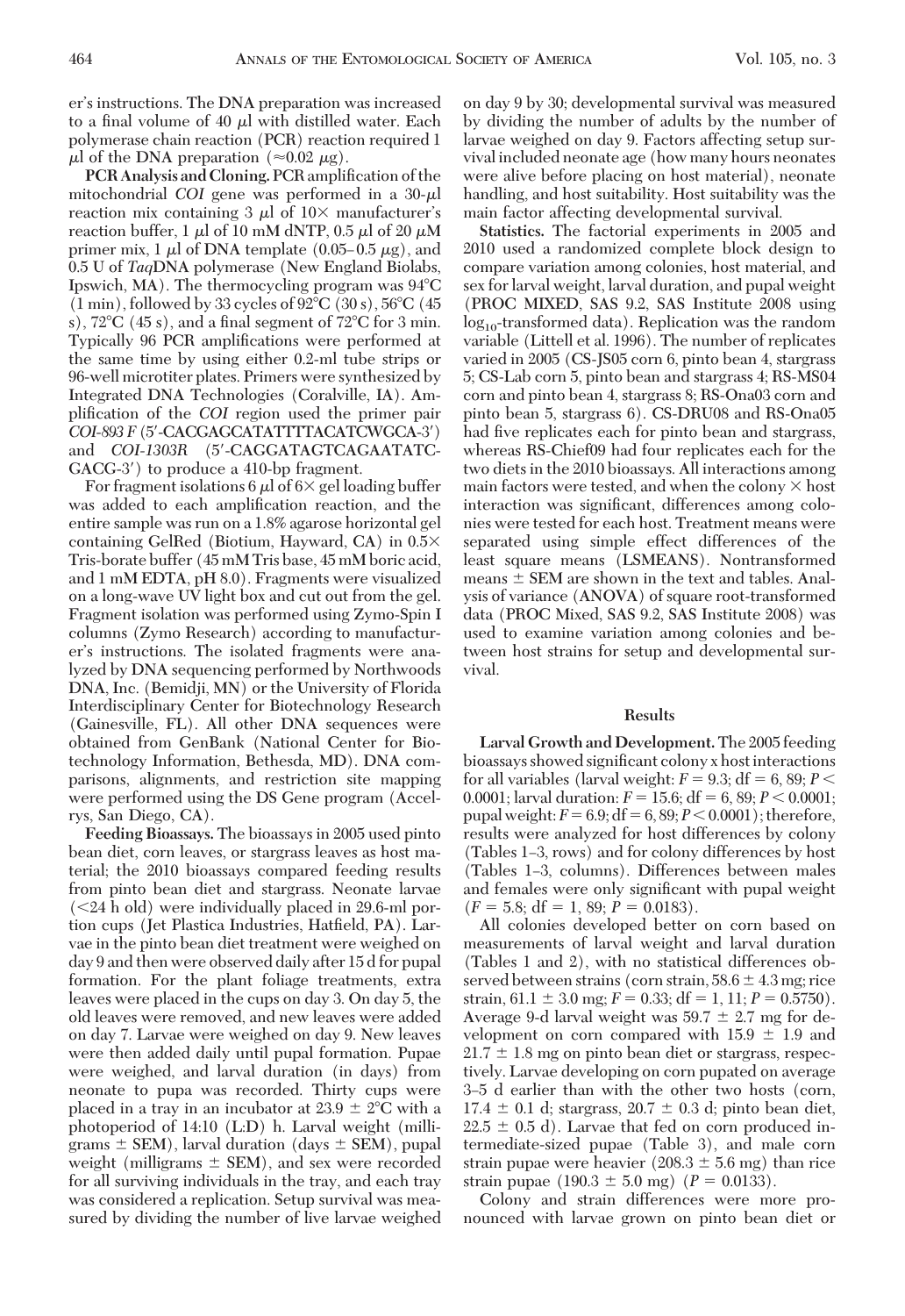| Colony        | Corn              | <b>Stargrass</b>  | Pinto bean        |      |     |        |
|---------------|-------------------|-------------------|-------------------|------|-----|--------|
|               |                   |                   |                   |      |     |        |
| $CS$ -Lab     | $64.5 \pm 8.6a$ A | $13.3 \pm 1.6$ cB | $31.0 \pm 2.7$ bA | 21.8 | 2,6 | 0.0018 |
| $CS$ - $IS05$ | $53.6 \pm 3.1aA$  | $15.8 \pm 1.0bAB$ | $14.6 \pm 2.7$ bB | 27.1 | 2,7 | 0.0005 |
| RS-Ona03      | $63.4 \pm 5.1aA$  | $26.3 \pm 3.7$ bA | $10.9 \pm 2.5$ cB | 15.1 | 2.8 | 0.0019 |
| RS-MS04       | $58.2 \pm 2.1aA$  | $26.1 \pm 3.7bA$  | $8.3 \pm 2.2$ cB  | 16.4 | 2.6 | 0.0037 |
|               | 0.4               | 2.8               | 6.3               |      |     |        |
| df            | 3.11              | 3, 12             | 3, 9              |      |     |        |
|               | 0.7819            | 0.0869            | 0.0140            |      |     |        |

**Table 1. Larval weights (milligrams) of fall armyworm larvae from four different laboratory colonies on Truckers Favorite corn, Florona stargrass, and pinto bean diet in bioassays completed in 2005**

Means  $\pm$  SE within rows followed by the same lowercase letter are not significantly different; means within columns followed by the same uppercase letter are not significantly different.

stargrass. The CS-Lab colony displayed the highest larval and pupal weights and shorter larval duration on pinto bean diet, all significantly higher than that observed with either rice strain colony (Tables 1–3). In comparison, CS-JS05 gave intermediate results. Larval weights from both corn strain colonies were on average 2 times larger (corn strain,  $22.8 \pm 2.8$  mg; rice strain,  $9.8 \pm 1.7$  mg;  $F = 13.1$ ; df = 1, 9;  $P = 0.0055$ ), larval duration almost 4 d earlier (corn strain,  $20.5 \pm$ 0.5 d; rice strain,  $24.2 \pm 0.6$  d;  $F = 25.2$ ; df = 1, 9;  $P =$ 0.0007), and pupal weights heavier than the rice strain colonies (Table 3). These relationships were reversed on stargrass, where the rice strain larvae were heavier (rice strain,  $26.2 \pm 2.6$  mg; corn strain,  $14.7 \pm 0.9$  mg;  $F = 7.9$ ;  $df = 1$ , 12;  $P = 0.0157$ ) and larval duration was quicker (rice strain,  $19.5 \pm 0.3$  d; corn strain,  $22.4 \pm$ 0.3 d;  $F = 22.4$ ; df = 1, 12;  $P = 0.0005$ ). Larvae from RS-MS04 and RS-Ona03 were on average 11 mg heavier, and pupation occurred 3 d earlier than with either corn strain colony. However, this quicker developmental rate was not associated with heavier pupae because no strain differences were observed in pupal weight for larvae fed stargrass (both males and females  $P > 0.12$ ).

Viability. There were no significant interactions with setup or developmental survival among host, colony, or strain  $(P > 0.05)$ . Fewer neonates placed into cups survived 9 d when given stargrass  $(82.0 \pm 2.7\%)$ than when given corn  $(90.3 \pm 2.8%)$ , whereas pinto bean diet was intermediate  $(88.0 \pm 2.3\%)$   $(F = 3.8;$  $df = 2, 41; P = 0.0314$ . CS-Lab larvae  $(94.9 \pm 2.2\%)$ had higher setup survival than RS-Ona03 (85.8  $\pm$ 3.1%), RS-MS04 (85.8  $\pm$  3.0%), or CS-JS05 larvae  $(80.7 \pm 3.3\%)$   $(F = 4.2; df = 3, 41; P = 0.0116)$ . There was no difference in setup survival between the corn strain  $(87.3 \pm 2.4\%)$  and the rice strain  $(85.8 \pm 2.1\%)$  $(F = 0.33; df = 1, 41; P = 0.5680)$ . Developmental survival among hosts and among colonies was not significantly different  $(P > 0.12)$ . When survival for the corn strain and rice strain colonies were compared, more corn strain larvae ( $86.5 \pm 1.7\%$ ) survived than rice strain larvae  $(78.9 \pm 2.4)$   $(F = 4.7; df = 1, 41;$  $P = 0.0367$ .

**2010 Studies.**These studies were repeated, in part to test whether the strain-specific differences in development on pinto bean diet and stargrass could be reproduced with a different set of colonies, in this case one corn strain colony and two rice strain lines that differed in length of time in culture. Within-colony variability tended to be substantially higher than observed in 2005. Unlike the 2005 results, none of the colony  $\times$  host interactions was significant and sex as a variable was not significant for any parameter.

RS-Chief09 performed most consistently with the 2005 bioassay results, displaying a pattern similar to that of RS-Ona03 and RS-MS04. On the pinto bean diet, RS-Chief09 larvae were, on average, 6 mg smaller than the corn strain colony (CS-DRU08), with pupation occurring 1 d later and pupal weight 60 mg lighter, although only pupal weight was statistically significant (Table 4). CS-DRU08 performed differently than the 2005 corn strain colonies in that there was no difference in larval weight or larval duration between the pinto bean and stargrass hosts. However, pupal weight on stargrass was significantly lower than on pinto bean diet as had occurred in 2005. The greatest departure from the 2005 results was shown by RS-Ona05. The developmental pattern for these larvae was more similar to that of CS-DRU08 than RS-Chief09 (Table 4). Setup and developmental survival was similar among

**Table 2. Larval duration (days) of fall armyworm larvae from four different laboratory colonies on Truckers Favorite corn, Florona stargrass, and pinto bean diet in bioassays completed in 2005**

| Colony        | Corn             | <b>Stargrass</b>  | Pinto bean                   |      | df   |        |
|---------------|------------------|-------------------|------------------------------|------|------|--------|
| $CS$ -Lab     | $17.4 \pm 0.3aA$ | $23.0 \pm 0.5$ cB | $19.3 \pm 0.3bA$             | 34.7 | 2.6  | 0.0005 |
| $CS$ - $IS05$ | $17.5 \pm 0.2aA$ | $22.0 \pm 0.3$ bB | $21.7 \pm 0.6$ bB            | 35.2 | 2,7  | 0.0002 |
| RS-Ona03      | $17.3 \pm 0.2aA$ | $19.3 \pm 0.5$ aA | $24.4 \pm 1.1$ <sub>bC</sub> | 16.4 | 2, 8 | 0.0015 |
| RS-MS04       | $17.1 \pm 0.1aA$ | $19.7 \pm 0.5bA$  | $24.0 \pm 0.5$ cBC           | 19.3 | 2, 6 | 0.0024 |
|               | 0.3              | 8.0               | 10.4                         |      |      |        |
| df            | 3, 11            | 3.12              | 3, 9                         |      |      |        |
|               | 0.8266           | 0.0034            | 0.0028                       |      |      |        |

Means  $\pm$  SE within rows followed by the same lowercase letter are not significantly different; means within columns followed by the same uppercase letter are not significantly different.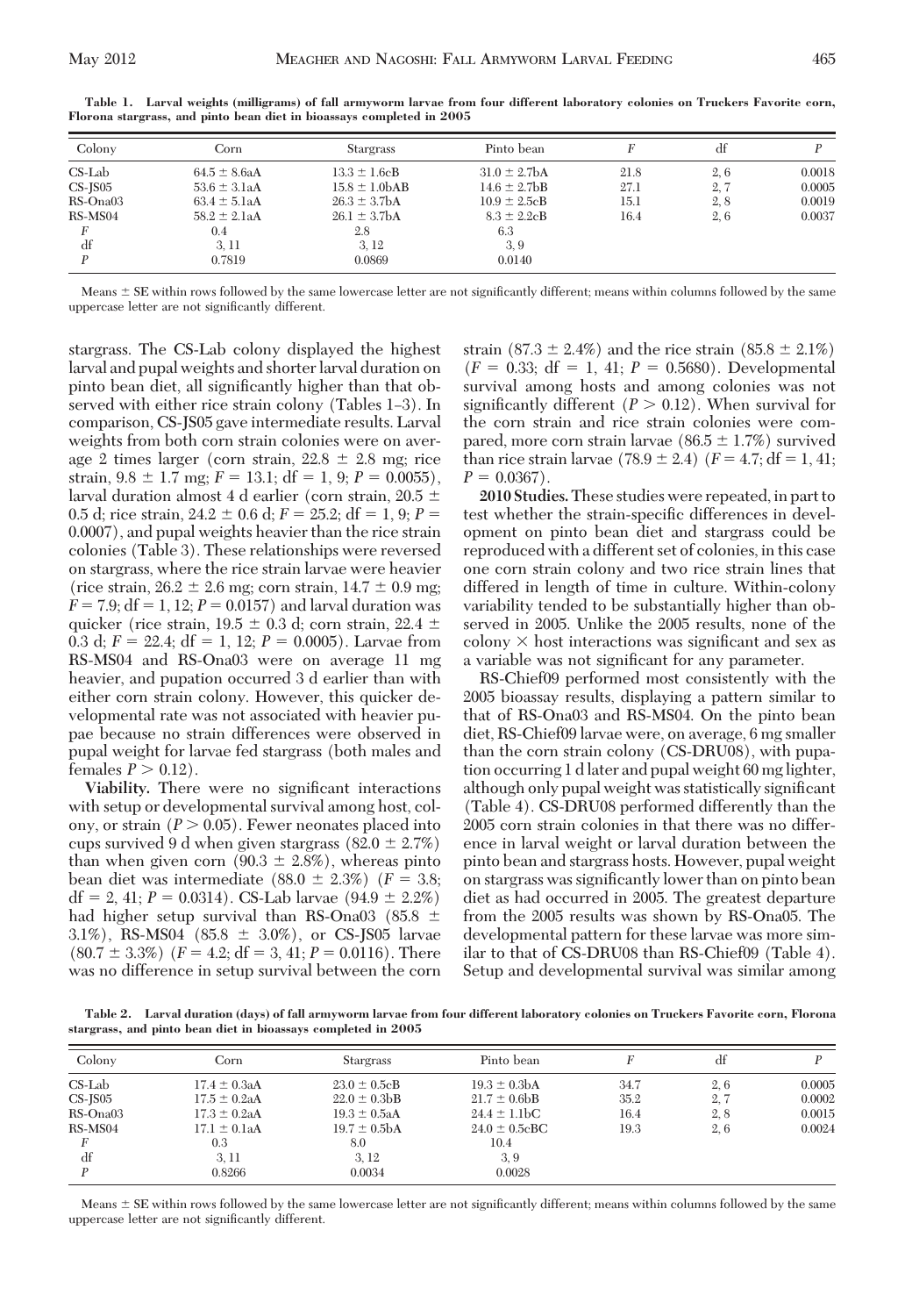| Colony           | Corn                | <b>Stargrass</b>    | Pinto bean          | $\boldsymbol{F}$ | df   | P        |
|------------------|---------------------|---------------------|---------------------|------------------|------|----------|
| Females          |                     |                     |                     |                  |      |          |
| $CS$ -Lab        | $204.4 \pm 5.4bA$   | $162.3 \pm 15.0cA$  | $272.3 \pm 9.3aA$   | 23.3             | 2, 6 | 0.0015   |
| $CS$ -J $S$ 05   | $189.0 \pm 6.3bA$   | $152.9 \pm 8.8$ cA  | $233.8 \pm 6.2aB$   | 51.9             | 2, 7 | < 0.0001 |
| $RS$ -Ona03      | $191.4 \pm 7.7aA$   | $176.8 \pm 5.9aA$   | $195.5 \pm 10.1$ aC | 2.2              | 2, 8 | 0.1793   |
| RS-MS04          | $176.4 \pm 8.1aA$   | $167.0 \pm 10.5aA$  | $203.4 \pm 8.0$ aC  | 2.8              | 2, 6 | 0.1384   |
| F                | 2.4                 | 1.2                 | 16.8                |                  |      |          |
| df               | 3, 11               | 3, 12               | 3.9                 |                  |      |          |
| $\boldsymbol{P}$ | 0.1230              | 0.3386              | 0.0005              |                  |      |          |
| Males            |                     |                     |                     |                  |      |          |
| $CS$ -Lab        | $222.4 \pm 3.0bA$   | $187.4 \pm 14.8$ cA | $242.3 \pm 6.4aA$   | 18.5             | 2, 6 | 0.0027   |
| $CS$ -J $S$ 05   | $196.6 \pm 6.8$ bB  | $155.2 \pm 4.0cA$   | $238.2 \pm 4.2aB$   | 66.8             | 2, 7 | < 0.0001 |
| $RS$ -Ona03      | $194.6 \pm 3.2aB$   | $178.2 \pm 5.4bA$   | $200.2 \pm 4.9$ aC  | 6.2              | 2, 8 | 0.0239   |
| RS-MS04          | $185.0 \pm 10.8$ aB | $175.7 \pm 10.9aA$  | $210.9 \pm 7.4$ aC  | 2.4              | 2,6  | 0.1706   |
| F                | 5.4                 | 2.3                 | 31.7                |                  |      |          |
| df               | 3, 11               | 3, 12               | 3.9                 |                  |      |          |
| $\boldsymbol{P}$ | 0.0158              | 0.1260              | < 0.0001            |                  |      |          |

**Table 3. Weights (milligrams) of male and female fall armyworm pupae that developed from four different laboratory colonies on Truckers Favorite corn, Florona stargrass, and pinto bean diet in bioassays completed in 2005**

Means  $\pm$  SE within rows followed by the same lowercase letter are not significantly different; means within columns followed by the same uppercase letter are not significantly different.

colonies and between hosts  $(P > 0.08)$ . Setup survival averaged  $90.0 \pm 1.4\%$ , whereas developmental survival was  $84.5 \pm 1.9\%$ .

**Strain Differences Among Different Colonies and Laboratories.** Despite the variability in collection and strain identification method used among studies (Table 5), certain trends were sufficiently consistent to suggest that they may represent reproducible strainspecific traits. This was most apparent with the pinto bean diet where all the significant differences observed (in 25 of 30 measurements) were consistent with faster development of corn strain larvae than rice strain (heavier larval weight, shorter larval duration, and heavier pupal weight) (Table 6). On a corn diet the two strains show either equal developmental rate or, with one exception (Meagher et al. 2004), evidence of faster corn strain development. This is consistent with the corn strain population, on average, being better adapted to its preferred host.

Greater variability was observed with studies using a rice strain host as the feeding material, though this may reßect the variety of host plants used in different studies (Table 5). Even here there seems to be a trend consistent with better adaptation of the rice strain to its preferred host. With respect to larval weight and larval duration, whenever statistically significant differences were found, they tended to be indicative of

faster rice strain development with heavier larvae and shorter larval duration. However, this relationship was not observed for pupal weight, because all studies showed either no statistical difference or heavier corn strain pupae.

Inconsistencies between studies were most pronounced when comparing the development of the two strains on different hosts (Table 7). Contradictory results were found in all three developmental parameters tested, making broad generalizations problematic. This variability could reflect difficulties in diet preparation, particularly with that involving live plant material.

#### **Discussion**

**COI Characterization of Colony Strain Identity Did Not Improve Bioassay Consistency.** The two morphologicallyidentical fall armyworm strains have been reported to differ in a number of physiological and behavioral characteristics (Pashley 1988, Yu 1992, Veenstra et al. 1995, Lima and McNeil 2009, Groot et al. 2010). Therefore, the validity of many laboratory studies with fall armyworm will depend upon the accuracy and integrity of the colonies used with respect to strain identity. Even relatively minor contamination of a colony with the inappropriate strain could

**Table 4. Feeding results of fall armyworm larvae from three colonies on pinto bean diet and Florona stargrass completed in 2010**

| Colony/host/strain | Larval wt                            | Larval duration                       | Pupal wt                               |
|--------------------|--------------------------------------|---------------------------------------|----------------------------------------|
| CS-DRU08           | $16.3 \pm 2.3a$                      | $23.5 \pm 0.6a$                       | $201.7 \pm 18.4a$                      |
| $RS$ -Ona $05$     | $14.7 \pm 2.6a$                      | $22.4 \pm 0.7a$                       | $187.4 \pm 14.2a$                      |
| RS-Chief09         | $10.3 \pm 1.4a$                      | $24.2 \pm 0.7a$                       | $154.9 \pm 13.7$ b                     |
|                    | $F = 2.0$ ; df = 2, 18; $P = 0.1700$ | $F = 1.5$ ; df = 2, 14; $P = 0.2607$  | $F = 15.7$ ; df = 2, 18; $P < 0.0001$  |
| Corn strain        | $16.3 \pm 2.3a$                      | $23.5 \pm 0.6a$                       | $201.7 \pm 18.4a$                      |
| Rice strain        | $12.7 \pm 1.6a$                      | $23.3 \pm 0.5a$                       | $173.0 \pm 10.4b$                      |
|                    | $F = 2.7$ ; df = 1, 18; $P = 0.1210$ | $F = 1.8$ ; df = 1, 14; $P = 0.1981$  | $F = 160.3$ ; df = 1, 18; $P < 0.0001$ |
| Pinto bean         | $13.9 \pm 2.4a$                      | $23.9 \pm 0.7a$                       | $225.7 \pm 8.6$ a                      |
| <b>Stargrass</b>   | $14.1 \pm 1.3a$                      | $22.8 \pm 0.4a$                       | $140.7 \pm 5.3$ b                      |
|                    | $F = 0.2$ ; df = 1, 18; $P = 0.6607$ | $F = 0.29$ ; df = 1, 14; $P = 0.5959$ | $F = 16.5$ ; df = 1, 18; $P = 0.0007$  |

For each variable, means  $\pm$  SE within colonies, strains, or hosts followed by the same letter are not significantly different.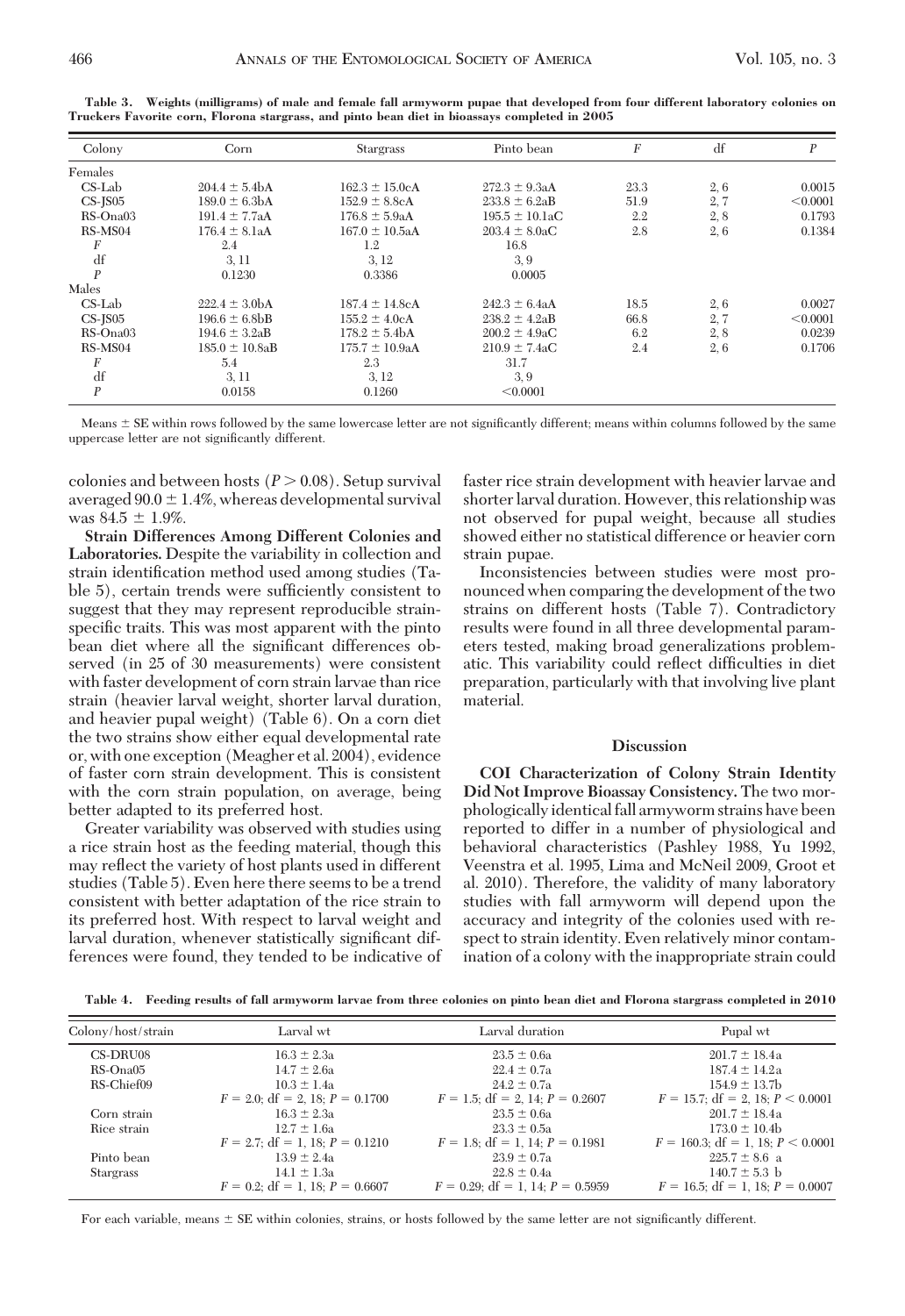|  | Table 5. Description of fall armyworm colonies used in strain-specific feeding studies |  |  |  |  |
|--|----------------------------------------------------------------------------------------|--|--|--|--|
|--|----------------------------------------------------------------------------------------|--|--|--|--|

| Study                              | Colony<br>name     | Colony origin                    | Founder larvae<br>host plant | No. generations<br>in culture at<br>time of exp | Molecular strain test  |
|------------------------------------|--------------------|----------------------------------|------------------------------|-------------------------------------------------|------------------------|
| This study                         | $CS$ -Lab          | Tift Co., GA (unknown)           | Corn                         | Unknown                                         | <b>COI</b>             |
| This study                         | $CS$ - $IS05$      | Miami-Dade Co., FL (2004)        | Corn                         | 4                                               | <b>COI</b>             |
| This study                         | RS-MS04            | Washington Co., MS (2004)        | Bermuda grass                | 8                                               | COI                    |
| This study                         | $RS$ -Ona03        | Hardee Co., $FL(2003)$           | Forage grasses               | 13                                              | <b>COI</b>             |
| This study                         | CS-DRU08           | Alachua Co., FL (2008)           | Corn                         | 19                                              | <b>COI</b>             |
| This study                         | $RS$ -Ona $05$     | Hardee Co., FL (2003-5)          | Forage grasses               | 69                                              | <b>COI</b>             |
| This study                         | RS-Chief09         | Levy Co., FL $(2009)$            | Bermuda grass                | 6                                               | <b>COI</b>             |
| Meagher et al. (2004)              | Tifton             | Tift Co., GA (unknown)           | Corn                         | Unknown                                         | COI                    |
| Meagher et al. (2004)              | Ona                | Hardee Co., $FL(2002)$           | Forage grasses               | 11                                              | <b>COI</b>             |
| Whitford et al. (1992)             | RS                 | E. Feliciana Parish, LA (1984)   | Bermuda grass                | Unknown                                         | Electrophoretic        |
| Whitford et al. (1992)             | CS                 | MS (1985)                        | Corn                         | Unknown                                         | Electrophoretic        |
| Quisenberry and<br>Whitford (1988) | $LA$ $(RS)$        | E. Feliciana Parish, LA (1984)   | Bermuda grass                | >25                                             | Electrophoretic        |
| Quisenberry and<br>Whitford (1988) | GA-1, GA-2<br>(CS) | Tift Co., GA (1960)              | Bermuda grass?               | >300                                            | Electrophoretic        |
| Quisenberry and<br>Whitford (1988) | MS (CS)            | MS (1985)                        | Corn                         | Unknown                                         | Electrophoretic        |
| Whitford et al. (1988)             | <b>RS</b>          | E. Feliciana Parish, LA (1984)   | Bermuda grass                | Unknown                                         | Electrophoretic        |
| Whitford et al. (1988)             | <b>CS</b>          | MS (1985)                        | Corn                         | Unknown                                         | Electrophoretic        |
| Pashley et al. (1987)              | LA                 | E. Feliciana Parish, LA (1984)   | Bermuda grass                | 11                                              | Electrophoretic        |
| Pashley et al. (1987)              | <b>GA</b>          | Tift Co., GA (1960)              | Bermuda grass?               | >300                                            | Electrophoretic        |
| Pashley (1988)                     | RS                 | Puerto Rico (1985)               | Rice                         | $\mathbf{2}$                                    |                        |
| Pashley (1988)                     | CS                 | Puerto Rico (1985)               | Corn                         | $\mathbf{2}$                                    | م                      |
| Pashley et al. (1995)              | <b>RS</b>          | E. Baton Rouge Parish, LA (1995) | Bermuda grass                | 1                                               | Electrophoretic        |
| Pashley et al. (1995)              | <b>CS</b>          | E. Baton Rouge Parish, LA (1995) | Corn                         | 1                                               | Electrophoretic        |
| Veenstra et al. (1995)             | <b>RS</b>          | E. Baton Rouge Parish, LA (1992) | Forage grasses               | $\overline{2}$                                  | Esterase, mitochondria |
| Veenstra et al. (1995)             | <b>CS</b>          | E. Baton Rouge Parish, LA (1992) | Corn                         | $\overline{2}$                                  | Esterase, mitochondria |

lead to substantial changes in colony behavior, particularly because the relatively small number of specimens used to establish each generation and possible unintended selection pressures from the artificial rearing protocol, can rapidly alter allele frequency. For this reason, most laboratories use molecular tests, either strain-specific electrophoretic allozymes or mitochondrial markers to initially confirm the strain identity of a colony (Table 5). It is presumed that such molecular tests ensure that each colony is predominantly of the expected strain and thereby provide more consistent results when analyzing strain-specific behaviors. However, it has yet to be established that this is in fact the case. What is needed is for the same laboratory to repeat the feeding bioassays using different independently-isolated and molecularly defined colonies.

We performed this experiment in three separate studies in 2004 (Meagher et al. 2004, 2005, 2010). The effectiveness of the COI markers used to confirm the strain identity of the different colonies had previously been demonstrated in field studies showing the hostspecific distribution of the COI haplotypes, the primary characteristic that defines the two strains (Meagher and Gallo-Meagher 2003). In 2004, bioassays on a corn diet showed significantly faster development of rice strain larvae as indicated by higher larval weights and shorter larval duration. This could not be reproduced in the 2005 bioassays using a different set of colonies. In this case larval weight and larval duration were indistinguishable between the two strains, whereas corn strain pupal weight was heavier or equal to that of the rice strain. In 2010, we tested whether the strain differences observed in 2005

| Table 6. Comparison of host strains (CS, corn strain; RS, rice strain) within diets and among different studies |  |  |  |  |  |
|-----------------------------------------------------------------------------------------------------------------|--|--|--|--|--|
|                                                                                                                 |  |  |  |  |  |

| Test host          | Outcome   | No.<br>comparisons | Larval<br>wt/growth rate | Frequency $(\%)$<br>larval duration | Pupal wt     |
|--------------------|-----------|--------------------|--------------------------|-------------------------------------|--------------|
| Corn               | $CS = RS$ | $9^a$              | 44.4                     | 88.9                                | 50.0         |
|                    | CS > RS   |                    | 44.4                     | 11.1                                | 50.0         |
|                    | CS < RS   |                    | 11.1                     |                                     | $\Omega$     |
| Pinto bean/meridic | $CS = RS$ | $12^b$             | 16.7                     | 14.3                                |              |
|                    | CS > RS   |                    | 75.0                     | 14.3                                | 100          |
|                    | CS < RS   |                    | 8.3                      | 71.4                                | $\Omega$     |
| Grasses or rice    | $CS = RS$ | $11^c$             | 40.0                     | 20.0                                | 72.7         |
|                    | CS > RS   |                    | 20.0                     | 80.0                                | 27.3         |
|                    | CS < RS   |                    | 40.0                     | $\Omega$                            | $\mathbf{0}$ |

Studies used are listed in Table 5.

*<sup>a</sup>* Pupal weight had 10 comparisons because one study looked at males and females.

*<sup>b</sup>* Larval duration had seven comparisons, pupal weight had 11.

*<sup>c</sup>* Larval weight and larval duration had 10 comparisons.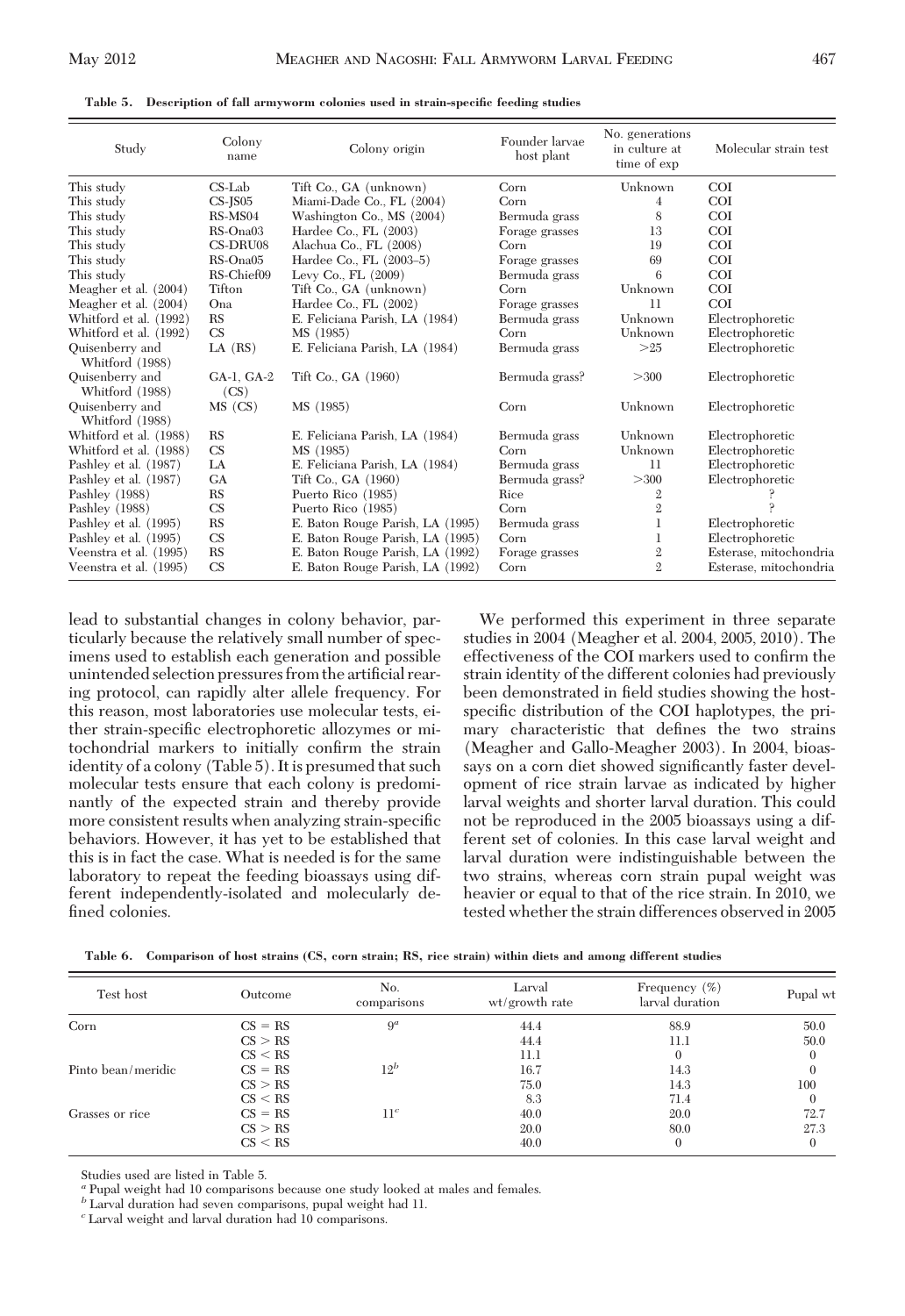| Study                  | Larval wt/growth rate | Larval duration | Pupal wt                                         |
|------------------------|-----------------------|-----------------|--------------------------------------------------|
| Corn strain colonies   |                       |                 |                                                  |
| $2005$ CS-Lab          | C > D > R             | R > D > C       | D > C > R                                        |
| 2005 CS-JS05           | $C > R = D$           | $R = D > C$     | D > C > R                                        |
| 2010 CS-DRU08          | $D = R$               | $D = R$         | D > R                                            |
| Whitford et al. (1988) | $C = R$               | $C = R$         | $C = R$                                          |
| Pashley (1988)         | R > C                 | $C = R$         | C > R                                            |
| Pashley et al. (1995)  | R > C                 | C > R           | C > R                                            |
| Rice strain colonies   |                       |                 |                                                  |
| 2005 RS-MS04           | C > R > D             | D > R > C       | $D = C = R$                                      |
| 2005 RS-Ona03          | C > R > D             | D > R > C       | $D = C = R(\mathcal{Q}), D = C > R(\mathcal{S})$ |
| 2010 RS-Ona05          | $D = R$               | $D = R$         | D > R                                            |
| 2010 RS-Chief09        | R > D                 | D > R           | D > R                                            |
| Whitford et al. (1988) | $R > C^*$             | C > R           | R > C                                            |
| Pashley (1988)         | R > C                 | C > R           | C > R                                            |
| Pashley et al. (1995)  | R > C                 | C > R           | C > R                                            |

**Table 7. Comparison of host strains (CS, corn strain; RS, rice strain) among diets (C, corn; D, meridic diet; and R, rice strain host, such as grass or rice) and among different studies**

\* The comparison was not signiÞcantly different.

with respect to the pinto bean diet and stargrass could be reproduced. The results were mixed as similar results were obtained for larval and pupal weights on the pinto bean diet, but different observations found for larval duration and the developmental parameters when grown on stargrass. These results indicate that the observed variability in these feeding studies cannot be resolved by the use of molecular strain markers, at least those used in this study. This could indicate limitations in the effectiveness of the COI marker, such that its application to the characterization of the colonies was still not sufficient to identify pure lines. Indeed, there is some evidence that genetic polymorphisms at other loci display a higher correlation with host plants (Nagoshi 2010). Perhaps better characterization of the genes that determine strain differences will allow more accurate designation of colonies and facilitate the development of strain-diagnostic bioassays.

An alternative possibility is that host use is not (as yet) a strain-specifying characteristic. The observed asymmetric distribution of the two strains on different hosts may be driven by other influences (e.g., natural enemy pressure), with host differences in developmental performance a secondary consequence that is still in the process of divergence. If this is the case then the two strains could display considerable overlap in their feeding physiology such that even "pure" strain colonies would give inconclusive and variable results in feeding bioassays.

**Potential for Unintended Selection of Corn Strain Traits When Using Pinto Bean Diet.** We previously demonstrated that the average time of larval development of a colony could be substantially altered by a single generation of selection (Nagoshi 2011). This suggests a strong genetic component of multiple alleles inßuencing the rate of development. Therefore, the developmental performance of a given population will depend on its genotypic composition, which because of practical limitations in the number of specimens used to generate and maintain lines, will probably vary considerably between colonies. In addition, the observation seen in five of the seven studies (Table 6) that corn strain larvae tended to develop faster on

the pinto bean meridic diet than the rice strain provides a potential selection advantage for corn strain genes that could significantly alter the genetic makeup and behavior of a colony after prolonged laboratory rearing. Even colonies that were initially primarily of the rice strain would be expected to display increasing corn strain-like behavior under that kind of selection pressure if corn strain alleles were present in the founding population. A possible example of this is the description of the corn strain colony (GA) by Quisenberry and Whitford (1988). This colony was initially founded with larvae isolated from Bermuda grass, a rice strain host, yet after several years in culture molecular tests indicated that it was primarily, if not entirely, of the corn strain (Table 5). Such selection pressure also could explain the anomalous results of the RS-Ona05 colony in our 2010 feeding study. This line displayed mitochondrial markers diagnostic of the rice strain but behaved more similarly to the corn strain with respect to developmental parameters. We believe that even with molecular screening using strain markers it is possible for corn strain alleles to be present in the founder population of a rice strain colony (or in subsequent supplementation with wild specimens) if these contain interstrain hybrids. Such hybrids have been generated in the laboratory where a cross between the two strains produce progeny that must contain genes from both strains yet still display the mitochondrial markers diagnostic of one strain (Nagoshi et al. 2006, Nagoshi 2010). In this situation, contamination by corn strain genes would go undetected in the rice strain colony, and selection for corn strain traits by the meridic diet could quickly shift the behavior of the population in the corn strain direction.

In summary, the performance of fall armyworms in laboratory feeding studies is highly inßuenced by the specific characteristics of each individual colony. Even colonies genetically characterized as being of the same strain can differ substantially. We have identified several factors that could contribute to this inconsistency and believe these should be taken into account when designing feeding studies. Fall armyworm is a major agricultural pest in the Western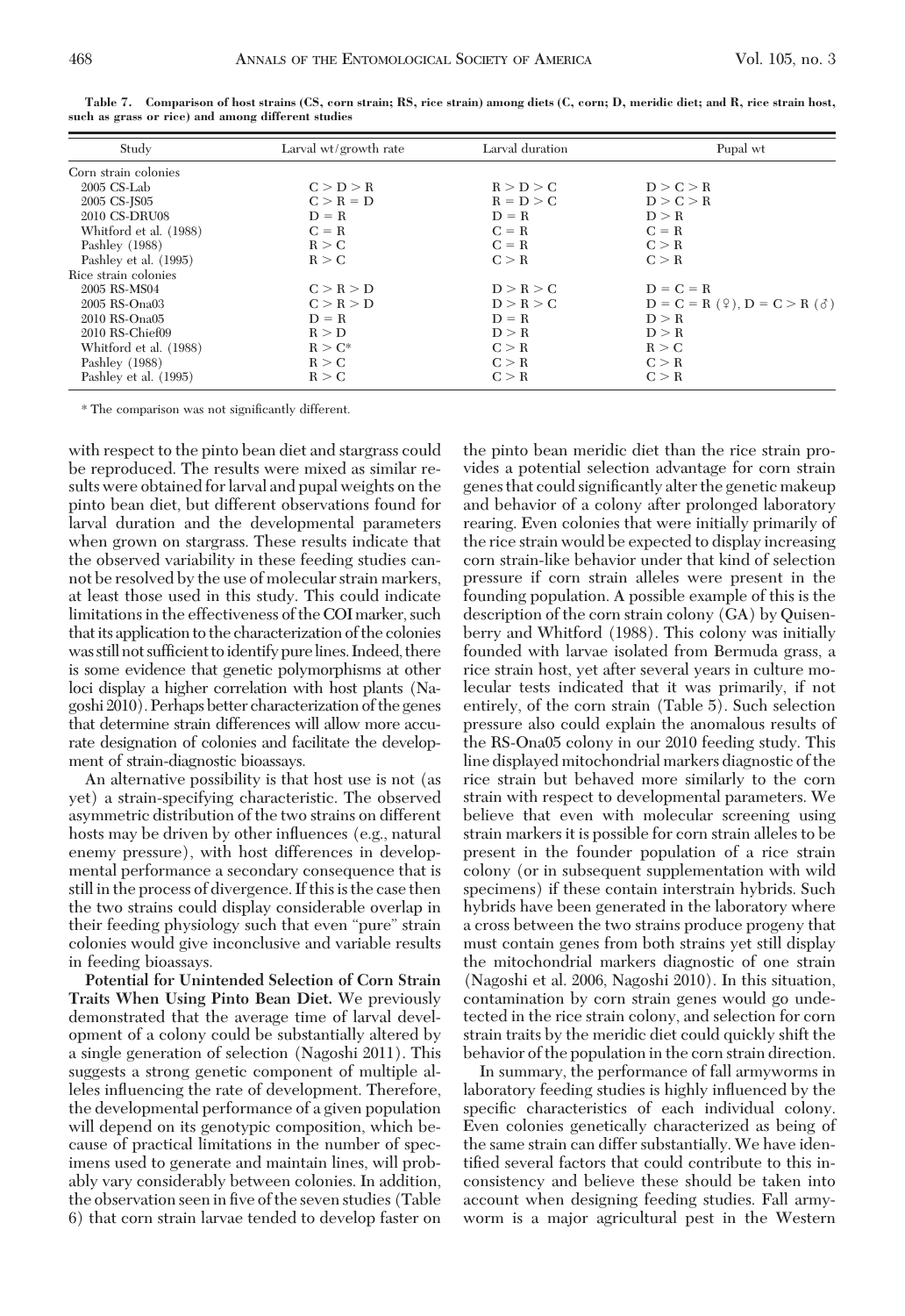Hemisphere whose threat is compounded by evidence of developing Þeld resistance to *Bacillus thuringiensis* insecticidal proteins (Storer et al. 2010) and that it may become a pest of grass species being considered for use as biofuels (Prasifka et al. 2009, but see Nabity et al. 2011). The generation of plant cultivars resistant to fall armyworm would be an important contributor to future control efforts, but these will require development of feeding bioassays that accurately and consistently reflect the diversity and behavior of wild populations. Our studies indicate that current protocols for such bioassays are potentially inadequate, requiring improvements in the identification of strain identity, increased characterization of strain-specific behaviors and physiology, and the development of rearing methods that reduce the artificial and unintended selection of strain-specific traits.

### **Acknowledgments**

We thank C. Dillard, N. Fieleke, A. Rowley, and C. Stuhl for technical assistance with the experiments and in culturing the fall armyworm colonies. We thank N. Epsky and P. Shirk (USDA–ARS) for critical review of an early manuscript.

#### **References Cited**

- Groot, A. T., M. Marr, D. G. Heckel, and G. Schöfl. 2010. The roles and interactions of reproductive isolation mechanisms in fall armyworm (Lepidoptera: Noctuidae) host strains. Ecol. Entomol. 35: 105-118.
- **Guy, R. N., N. C. Leppla, J. R. Rye, C.W. Green, S. L. Barette,** and K. A. Hollien. 1985. *Trichoplusia ni*, pp. 487–494. *In* P. Sing and R. F. Moore (eds.), Handbook of insect rearing, vol. 2. Elsevier, Amsterdam, The Netherlands.
- **Ke, L. D., and D. P. Pashley. 1992.** Characterization of fall armyworm mitochondrial DNA (Lepidoptera: Noctuidae). Arch. Insect Biochem. Physiol. 21: 263-269.
- **Levy, H. C., A. Garcia-Maruniak, and J. E. Maruniak. 2002.** Strain identification of *Spodoptera frugiperda* (Lepidoptera: Noctuidae) insects and cell line: PCR-RFLP of cytochrome oxidase C subunit I gene. Fla. Entomol. 85:  $186 - 190.$
- **Lima, E. R., and J. N. McNeil. 2009.** Female sex pheromones in the host races and hybrids of the fall armyworm, *Spodoptera frugiperda* (Lepidoptera: Noctuidae). Chemoecology 19: 29-36.
- **Littell, R. C., G. A. Milliken, W. W. Stroup, and R. D. Wolfinger. 1996.** SAS system for mixed models. SAS Institute, Cary, NC.
- **Lu, Y.-J., M. J. Adang, D. J. Isenhour, and G. D. Kochert. 1992.** RFLP analysis of genetic variation in North American populations of the fall armyworm moth *Spodoptera frugiperda* (Lepidoptera: Noctuidae). Mol. Ecol. 1: 199-208.
- **Lu, Y.-J., G. D. Kochert, D. J. Isenhour, and M. J. Adang.** 1994. Molecular characterization of a strain-specific repeated DNA sequence in the fall armyworm *Spodoptera frugiperda* (Lepidoptera: Noctuidae). Insect Mol. Biol. 3: 123-130.
- **Luginbill, P. 1928.** The fall armyworm. U.S. Dep. Agric. Tech. Bull. 34.
- **Meagher, R. L., Jr., andM. Gallo-Meagher. 2003.** Identifying host-strains of fall armyworm (Lepidoptera: Noctuidae) in Florida using mitochondrial markers. Fla. Entomol. 86:  $450 - 455.$
- **Meagher, R. L., and R. N. Nagoshi. 2004.** Population dynamics and occurrence of *Spodoptera frugiperda* host strains in southern Florida. Ecol. Entomol. 29: 614-620.
- **Meagher, R. L., R. N. Nagoshi, C. Stuhl, and E. R. Mitchell. 2004.** Larval development of fall armyworm (Lepidoptera: Noctuidae) on different cover crop plants. Fla. Entomol. 87: 454-46.
- **Meagher, R. L., P. Mislevy, and R. N. Nagoshi. 2007.** Caterpillar (Lepidoptera: Noctuidae) feeding on pasture grasses in central Florida. Fla. Entomol. 90: 295-303.
- **Mislevy, P., W. F. Brown, L. S. Dunavin, D. W. Hall, R. S. Kalmbacher, A. J. Overman, O. C. Ruelke, R. M. Sonoda,** R. L. Stanley, Jr., and M. J. Williams. 1989. 'Florona' stargrass. Fla. Agric. Exp. Stn. Circ. S-362.
- **Mislevy, P., W. F. Brown, L. S. Dunavin, D. W. Hall, R. S. Kalmbacher, A. J. Overman, O. C. Ruelke, R. M. Sonoda, R. L. Stanley, Jr., and M. J. Williams. 1993.** Registration of 'Florona' stargrass. Crop Sci. 33: 359-360.
- **Nabity, P. D., A. R. Zangerl, M. R. Berenbaum, and E. H. DeLucia. 2011.** Bioenergy crops *Miscanthus giganteus* and *Panicum virgatum* reduce growth and survivorship of *Spodoptera frugiperda* (Lepidoptera: Noctuidae). J. Econ. Entomol. 104: 459-464.
- **Nagoshi, R. N. 2010.** The fall armyworm triose phosphate isomerase (*Tpi*) gene as a marker of strain identity and interstrain mating. Ann. Entomol. Soc. Am. 103: 283–292.
- Nagoshi, R. N. 2011. Artificial selection for developmental rates in fall armyworm (Lepidoptera: Noctuidae) and its implications on the design of feeding studies. Ann. Entomol. Soc. Am. 104: 88-94.
- **Nagoshi, R. N., and R. L. Meagher. 2003.** *FR* tandem-repeat sequence in fall armyworm (Lepidoptera: Noctuidae) host strains. Ann. Entomol. Soc. Am. 96: 329-335.
- **Nagoshi, R. N., and R. L. Meagher. 2004.** Seasonal distribution of fall armyworm (Lepidoptera: Noctuidae) host strains in agricultural and turf grass habitats. Environ. Entomol. 33: 881-889.
- **Nagoshi, R. N., R. L. Meagher, J. J. Adamczyk, Jr., S. K. Braman, R. L. Brandenburg, and G. Nuessly. 2006.** New restriction fragment length polymorphisms in the cytochrome oxidase I gene facilitate host strain identification of fall armyworm (Lepidoptera: Noctuidae) populations in the southeastern United States. J. Econ. Entomol. 99: 671-677.
- **Pashley, D. P. 1986.** Host-associated genetic differentiation in fall armyworm (Lepidoptera: Noctuidae): a sibling species complex? Ann. Entomol. Soc. Am. 79: 898-904.
- **Pashley, D. P. 1988.** Quantitative genetics, development, and physiological adaptation in host strains of fall armyworm. Evolution 42: 93-102.
- **Pashley, D. P., S. J. Johnson, and A. N. Sparks. 1985.** Genetic population structure of migratory moths: the fall armyworm (Lepidoptera: Noctuidae). Ann. Entomol. Soc. Am. 78: 756-762.
- **Pashley, D. P., S. S. Quisenberry, and T. Jamjanya. 1987.** Impact of fall armyworm (Lepidoptera: Noctuidae) host strains on the evaluation of Bermuda grass resistance. J. Econ. Entomol. 80: 1127-1130.
- **Pashley, D. P., T. N. Hardy, and A.M. Hammond. 1995.** Host effects on developmental and reproductive traits in fall armyworm strains (Lepidoptera: Noctuidae). Ann. Entomol. Soc. Am. 88: 748-755.
- **Prasifka, J. R., J. D. Bradshaw, R. L. Meagher, R. N. Nagoshi, K. L. Steffey, and M. E. Gray. 2009.** Development and feeding of fall armyworm on *Miscanthus* X *giganteus* and switchgrass. J. Econ. Entomol. 102: 2154-2159.
- **Quisenberry, S. S., and F. Whitford. 1988.** Evaluation of bermudagrass resistance to fall armyworm (Lepidoptera: